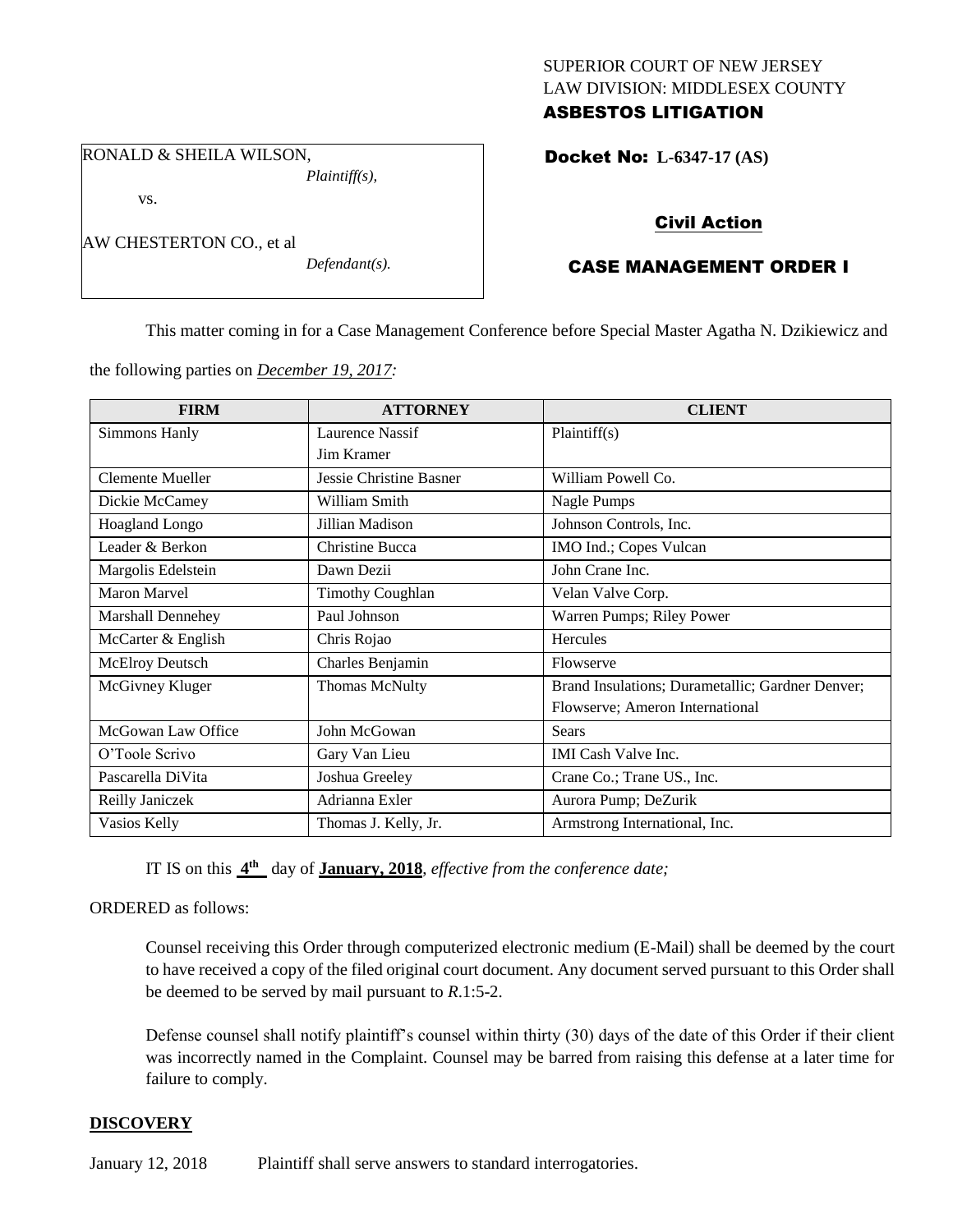| January 26, 2018 | Defendants shall serve answers to standard interrogatories by this date. |
|------------------|--------------------------------------------------------------------------|
|------------------|--------------------------------------------------------------------------|

- February 2, 2018 Plaintiff shall propound supplemental interrogatories and document requests by this date.
- March 2, 2018 Defendants shall serve answers to supplemental interrogatories and document requests by this date.
- February 2, 2018 Defendants shall propound supplemental interrogatories and document requests by this date.
- March 2, 2018 Plaintiff shall serve answers to supplemental interrogatories and document requests by this date.
- March 30, 2018 Plaintiff depositions shall be concluded by this date. Plaintiff's counsel shall contact the Special Master within one week of this deadline if plaintiff depositions are not completed by this date.
- April 30, 2018 Fact discovery, including depositions, shall be completed by this date. Plaintiff's counsel shall contact the Special Master within one week of this deadline if all fact discovery is not completed.
- April 30, 2018 Depositions of corporate representatives shall be completed by this date.

#### **EARLY SETTLEMENT**

May 4, 2018 Settlement demands shall be served on all counsel and the Special Master by this date.

#### **SUMMARY JUDGMENT MOTION PRACTICE**

- May 11, 2018 Summary judgment motions shall be filed no later than this date.
- June 8, 2018 Last return date for summary judgment motions.

#### **MEDICAL DEFENSE**

January 12, 2018 Plaintiff shall serve executed medical authorizations (along with answers to interrogatories) by this date. January 12, 2018 Plaintiff shall serve a diagnostic medical report and any medical records in plaintiff's possession by this date. July 27, 2018 Plaintiff shall serve medical expert reports by this date. September 14, 2018 Defendants shall identify its medical experts and serve medical reports, if any, by this date. In addition, defendants shall notify plaintiff's counsel (as well as all counsel of record) of a joinder in an expert medical defense by this date.

#### **LIABILITY EXPERT REPORTS**

July 27, 2018 Plaintiff shall identify its liability experts and serve liability expert reports or a certified expert statement by this date or waive any opportunity to rely on liability expert testimony.

 $\_$  ,  $\_$  ,  $\_$  ,  $\_$  ,  $\_$  ,  $\_$  ,  $\_$  ,  $\_$  ,  $\_$  ,  $\_$  ,  $\_$  ,  $\_$  ,  $\_$  ,  $\_$  ,  $\_$  ,  $\_$  ,  $\_$  ,  $\_$  ,  $\_$  ,  $\_$  ,  $\_$  ,  $\_$  ,  $\_$  ,  $\_$  ,  $\_$  ,  $\_$  ,  $\_$  ,  $\_$  ,  $\_$  ,  $\_$  ,  $\_$  ,  $\_$  ,  $\_$  ,  $\_$  ,  $\_$  ,  $\_$  ,  $\_$  ,